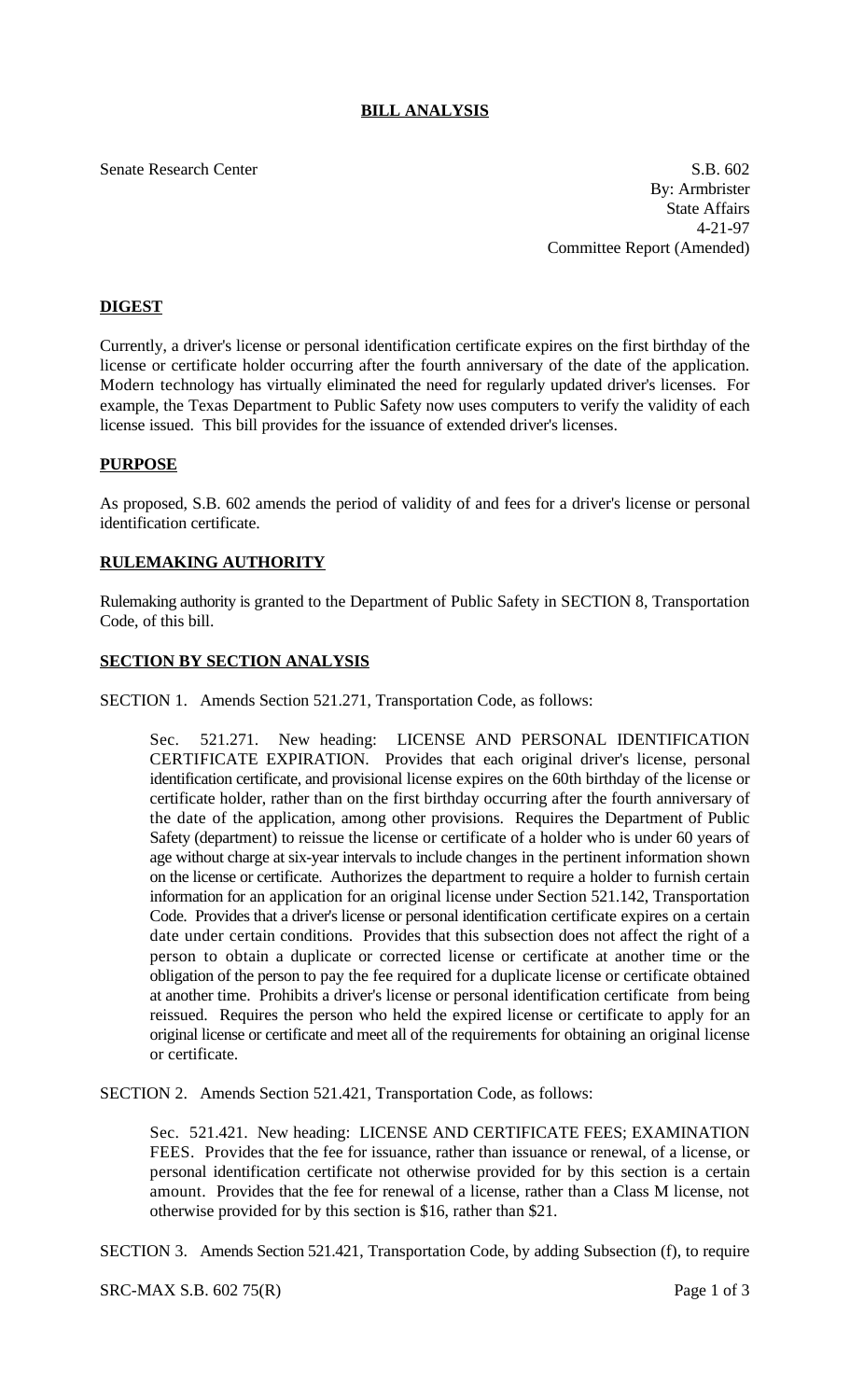the fee for a driver's license to be increased by \$8 under certain conditions.

SECTION 4. Amends Section 521.421, Transportation Code, by adding Subsection (g), to set forth the fees for a license authorizing the operation of a motorcycle or moped.

SECTION 5. Amends Section 521.422, Transportation Code, as follows:

Sec. 521.422. New heading: PERSONAL IDENTIFICATION CERTIFICATE RENEWAL FEE. Deletes a provision providing that the fee for a renewal of a personal identification certificate is \$10 for a person under 65 years of age. Provides that the fee for a renewal of a personal identification certificate is \$5 for a person 60, rather than 65, years of age or older.

SECTION 6. Amends Section 521.123, Transportation Code, to require the department to remove an "UNDER 21" indication from the holder's license without charge on request of a license holder who is at least 21 years of age.

SECTION 7. Amends Section 521.101(f), Transportation Code, to delete text that provides that a certificate expires on a date specified by the department. Makes a conforming change.

SECTION 8. Amends Sections 522.029(a) and (b), Transportation Code, to provide that the fee for a commercial driver's license or commercial driver learner's permit issued by the department is \$60, rather than \$40. Provides that the fee for issuance or renewal of certain licenses is \$8, under certain conditions.

SECTION 9. Amends Section 522.051, Transportation Code, to provide that an original commercial driver's license or commercial driver learner's permit expires six, rather than four, years after the applicant's next birthday. Deletes the definition of "last birthday." Deletes existing Subsections (b)- (d). Makes conforming changes.

SECTION 10. Amends Sections 522.052(b) and (c), Transportation Code, to make conforming changes.

SECTION 11. Makes application of this Act prospective.

SECTION 12. Authorizes the Department of Public Safety, by rule, to provide for the staggered expiration of of licenses and certificates under Chapter 521, Transportation Code, so the proportionate number of licenses and certificates expire each year. Requires the fee for a license or certificate issued for a period other than the period provided by that chapter to be prorated accordingly.

SECTION 13. Effective date: September 1, 1997.

SECTION 14. Emergency clause.

## **SUMMARY OF COMMITTEE CHANGES**

Amendment 1.

(1) Page 2, lines 2-9, amends Section 251.271, Transportation Code, by replacing Subsection (c) and adding Subsection (d), to set forth requirements for the department regarding reissuing a license or certificate.

(2) Page 3, lines 4-8, strike SECTION 3, replace it with Section 521.421, Transportation Code, which adds Subsection (f) to require a fee for a driver's license to be increased by \$8 under certain conditions.

(3) Page 4, line 13, insert new SECTION 8 regarding rules provided by the Department of